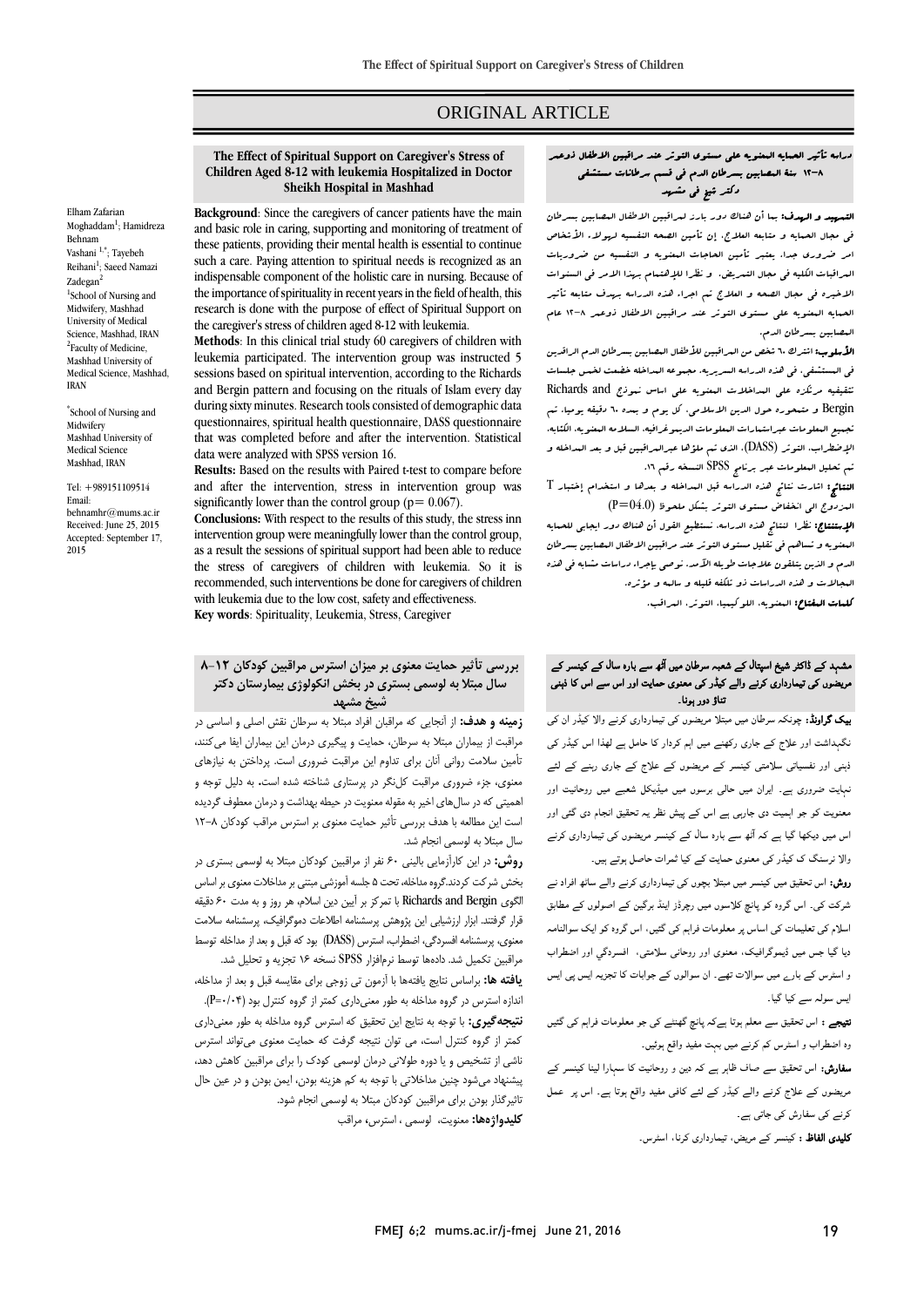## **INTRODUCTION**

Cancer is considered as one of the commonest diseases in the world. The reports of the International Health Organization show that cancer will increase in the upcoming decades (1). Leukemia is the cancer of blood producer textures and the commonest cancer during the childhood that has caused 41 % all the malignancies in children less than 15 years old. In 2000 approximately 3600 children suffering from Leukemia equal with the annual emergence of one fourth of new cases out of 100000 children less than 15 years old were recognized and in boys after one year of age more than girls and the peak of its emergence is 2-6 years of age (2). The study done By MAHAK (the Institute of Protecting the Cancerous Children) about the rate of cancer outbreak in Iran demonstrates during different years, the number of children suffering from cancer in the country is 9 out of 100000 children annually. This statistical information rose to 15 children in 2008 (3). Increasing children's health indices are one of the most significant signs of health conditions and the most obvious signs of the quality of providing health services in a society (4). Children suffering from Leukemia experience a severe decrease in their quality of life during all the phases of the treatment. Cancer leaves outstanding effects on corporal, social, psychological and spiritual aspects of the people suffering from cancer and their caregivers and puts them to a challenge from the very early stages of diagnosis, therefore leaves a very destructive effect on the quality of their life (5).

Spirituality and religion sometimes interpreted as spiritual health and religious acts overlap in a way that both present frameworks by which a person is able to understand meaning, objective and supreme values of his or her life (6). Some believe that spirituality goes beyond religion and encompass other concepts such as spiritual health, tranquility and comfort caused by faith and spiritual conformity (7). Findings show that spirituality and religious acts are effective in promoting mental health, in fact praying, generosity and daily spiritual experiences can predict the status of mental health (8). The people enjoying spiritual health are considered strong and mighty and possess authority and social protection (9). Spirituality bestows hope and the value of life to the family caregivers of the patients with acute disease, giving them a sense of balance in their lives, helping them how to cope with the disease of the person suffering from it (10). Spirituality is not separate from corporal or mental aspects of the people and provides an integrating power. Spiritualty affects moods, motivations and behaviors. These findings signify that it provides the people suffering from cancer with an effective defense mechanism as a bumper especially when people face a chronic disease or become responsible for looking after a patient suffering from a chronic disease (11). Meanwhile, in some studies different results have been obtained which shows the necessity of the current study, for instance the study done by Velan et al. showed no meaningful relationship between hope and doing religious acts like saying prayers (10). Also in an investigation conducted by Beery et al. In 250 patients in England showed patients who had better and stronger spiritual beliefs, during

nine months of consecutive pursuance, had forewarning and far worse condition compared to other patients (12).

Looking after a person suffering from a chronic disease can cause a lot of stress for a caregiver and the patient's family. Caregivers are susceptible, especially to stress, since biological, social and mental needs of the patient precede their own needs (13). Diagnosing cancer causes profound emotional and sentimental problems such as stress, anxiety and depression in the patient and his family. Studying parents' stress is important for children with respect to their development degree can receive stress and anxiety from their parents (14). Investigations demonstrate that disruption in the parents' emotions affects the development of emotions in children (15). When parents, especially mothers can feel self-sufficiency and mightiness in stressful conditions, they'll be able to protect their own sick child and make possible his treatment. The findings of several studies demonstrate a meaningful statistical relationship between higher levels of spiritual health and mental health variables such as depression, disappointment, request of death sooner than its time and suicidal beliefs (16). Since caregivers of the patients suffering from cancer play a basic role in caring, supervising and managing the symptoms experienced in such patients (17), supporting and following the treatments of such patients, securing their mental health is essential for the continuation of treatments of these patients. Four corporal, mental, emotional and social needs have been recognized and executed, but the ambience of spiritual care is frequently disregarded. Paying attention to spiritual care is an indispensable part of the holistic treatment in nursing (18). Because of the attention given to spirituality in health and treatment and especially spiritual care, as one of the essential duties of the nurses, in recent years because of our religion and our religious beliefs and lack of sufficient investigative evidences, the investigator decided to study the effects of spiritual support of the family on the stress of caregivers of children suffering from Leukemia. Thus the main motivation to conduct this study is helping patients suffering from Leukemia and their families, especially the main caregiver of the child to have better compatibility with Leukemia and decrease of the stress of the caregivers of these patients. We hope that this study is a basis to provide better services and further investigations.

## **METHODS**

This study is a clinical trial whose population included caregivers of children aged 8 to 12 with acute lymphoblastic leukemia hospitalized in the oncology ward of the Dr. Sheikh hospital in Mashhad. The number of samples was 60 people selected by the convenience sampling method. 25 (83/3%) of caregivers in the intervention group and 22 (73/3%) in the control group were mothers and the rest were fathers or other members of the family. Allocation of subjects under study to two groups of intervention and control groups was performed randomly (based on random numbers table).According to a guide study and comparison means formula and regarding the power of 80% and confidence intervals of 95%, the sample size was determined.

Inclusion criteria included the following: Having written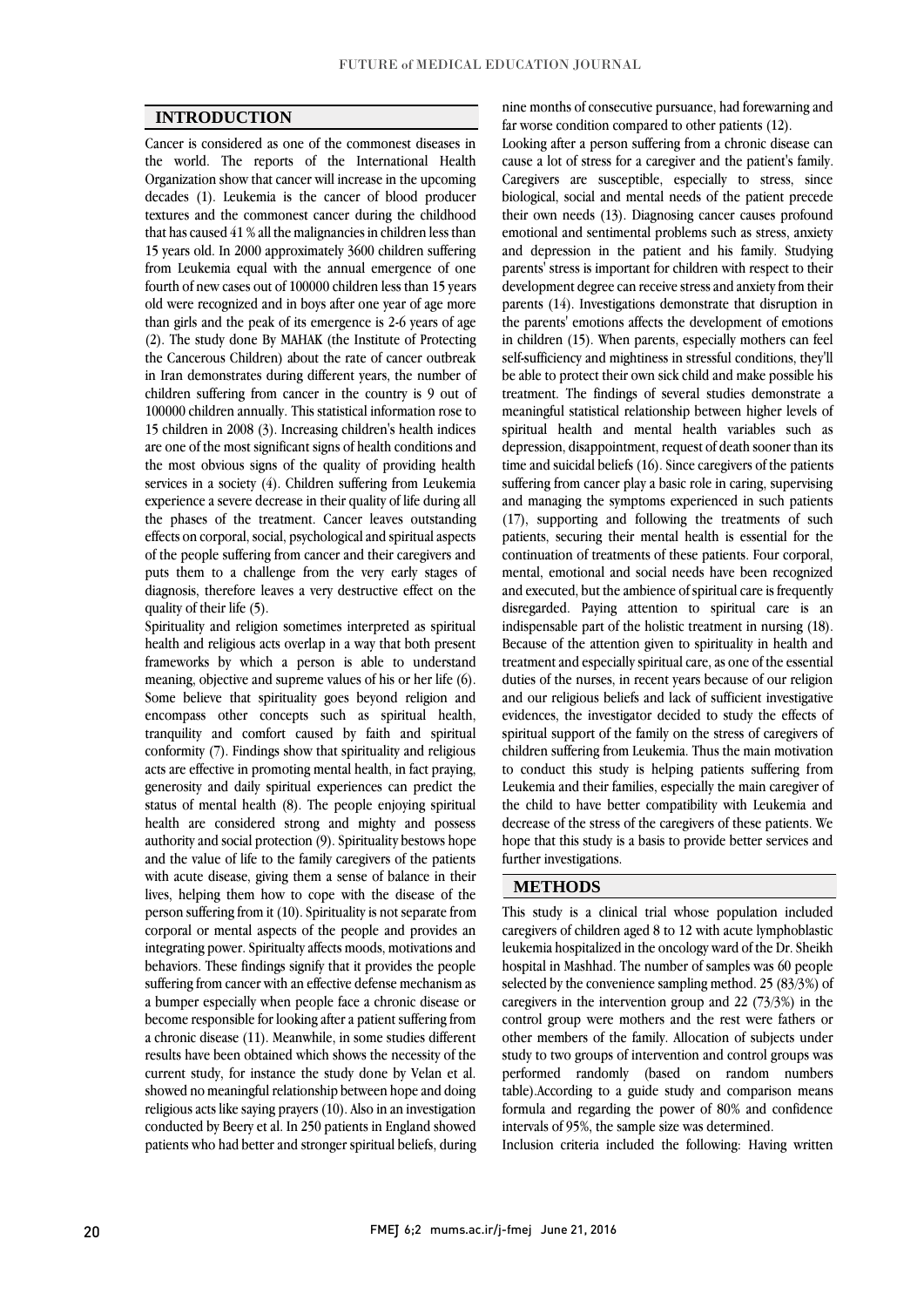informed consent, Iranian citizenship, Mashhad and the surrounding residents, having an ability to read and write, no substance abuse and psychotropic drugs, lack of known mental illness, acute Lymphoblastic Leukemia diagnosis was confirmed by a doctor, children aged 8 to 12. Exclusion criteria: The unwillingness of the individual to participate in the study, the occurrence of an emergency situation and interference in the continuation of the project, the absence of 2 sessions or more, receiving another educational program during the intervention. Assessment tools include: 1. the researcher made demographic questionnaire with 18 questions. 2. Spiritual health questionnaire: in this study spiritual health assessed by Palouutzain & Ellison and Ellison questionnaire containing 20 questions, 10 questions of which existential health and 10 other questions assess person's religious health. The spiritual health score is the sum of these two sub-groups which range between 20-120. The answers to these questions are classified Likert with 6 options from strongly disagree to strongly agree. 3. Depression, anxiety, stress questionnaire (DASS): Each subscale consists of 7 questions. Each question is scored from 0 to 3, then the final score for each of subclass should be doubled. Severe depression is 28, anxiety is 20 and stress is 33. The validity of assessment tools of research was confirmed through content validity and seven faculty members of Nursing and Midwifery Faculty of Mashhad. For determining the reliability of the spiritual health questionnaire, Cronbach's alpha was used and alpha coefficients were calculated for each of existing health and religious health sub-scales respectively, 0.80 and 0.86 and for whole of spiritual health scale was 0.87. Also for DASS questionnaire, reliability was calculated by using Cronbach's alpha for depression, anxiety, stress 0.70, 0.75, 0.85, respectively, for the total scale was obtained 0.90.

After obtaining permission from the ethics committee of Mashhad University of Medical Science, for collecting data, researcher attended in the ward. After explaining the purpose of study to the head nurse, at the first course selection chart of the study that included exclusion and inclusion criteria was completed by the researcher through interview with caregivers, and caregivers meet the inclusion and exclusion criteria were selected. Then the necessary explanations about the purpose of the study was presented to each selected person by researcher, face-to-face about 10 to 15 minutes. Everyone wish to participate in the study, written informed consent was obtained and demographic information form was completed with the interview. It should be noted that, before collecting data, researchers trained by religious expert about spiritual support. Spiritual support meetings for caregivers was held by researchers and under supervising of religious experts. Before starting the sessions, DASS and spiritual health questionnaires were completed by caregivers of intervention and control groups in the room is intended in the ward and the time that the researcher was given.

Since this study was performed in two groups-intervention and control-, the intervention was done only for intervention group and control group received no intervention. Before the session's beginning, the Interventional group's caregivers

using randomized method are divided into 6 to 8 groups and remained the same until the end of the sessions. Then intervention group was put under 5 sessions based on spiritual intervention on the pattern of Richards and Bergin focusing on the rituals of Islam and includes psycho-spiritual components: prayer, trust and appeal, patience, gratitude and forgiveness, each day was 60 minutes.

In the first session, participants will be asked to put forward their supportive needs in terms of personal experience.

During the second session caregivers will be familiar with the role of trust and appeal in getting along with psychological stress caused by child disease and will be trained to know the theoretical bases of trust and appeal, trust as a contraceptive strategy to deal with stress, ways to achieve the trust and appeal and how one can use trust and appeal as an effective contraceptive strategy to convert inappropriate negative excitements to negative excitements. In the third session the role of prayer in solving their problems and the impact of prayer on the process of problem solving is discussed. Also, some instructions will be given about the value and importance of prayer, its philosophy, familiarity with the correct practical way of praying, and familiarity with the effects of prayer on the relationship of the individual with God, oneself and others. In the fourth session they will be familiar with the concept of thanksgiving and its effect on reducing negative excitements and effective beliefs will be taught about thanksgiving´s effect to decrease caregivers´ negative excitements and in the last session they will be familiar with the steps of patience and they will be taught about the value of patience, kinds of patience, steps of patience and patience as a strategy to deal with the pressures caused by the child's illness.

Education was conducted through lectures, ask and answer, group discussion and distribution of print papers with information that's presented in each session. Intervention and control groups were matched in terms of the number of caregivers.

Immediately after finishing the sessions, DASS and spiritual health questionnaires were completed by caregivers of intervention and control groups in the room dedicated to the same notion in a ward and in time determined by the researcher. After completion of data collection in terms of compliance of ethical issues in research, all of educational interventions and the executive protocol for the spiritual support was delivered to the control group. Then the collected data were analyzed bySPSS16software and were processed by using Kolmogorov-Smirnov and Shapiro Wilk tests, paired t-test, analysis of variance and linear regression model with 95% confidence intervals (percent significance level) and power test of 80%.

## **RESULTS**

The average age of the caregivers in the control group was  $40.0 \pm 6.9$  and in the intervention group was  $35.7 \pm 6.2$ . The average number of family members in the control group was  $4.6 \pm 1.0$  and the intervention group was  $4.9 \pm 1.8$ . According to independent t-test, two groups regarding these two variables and the variables of the rank of child with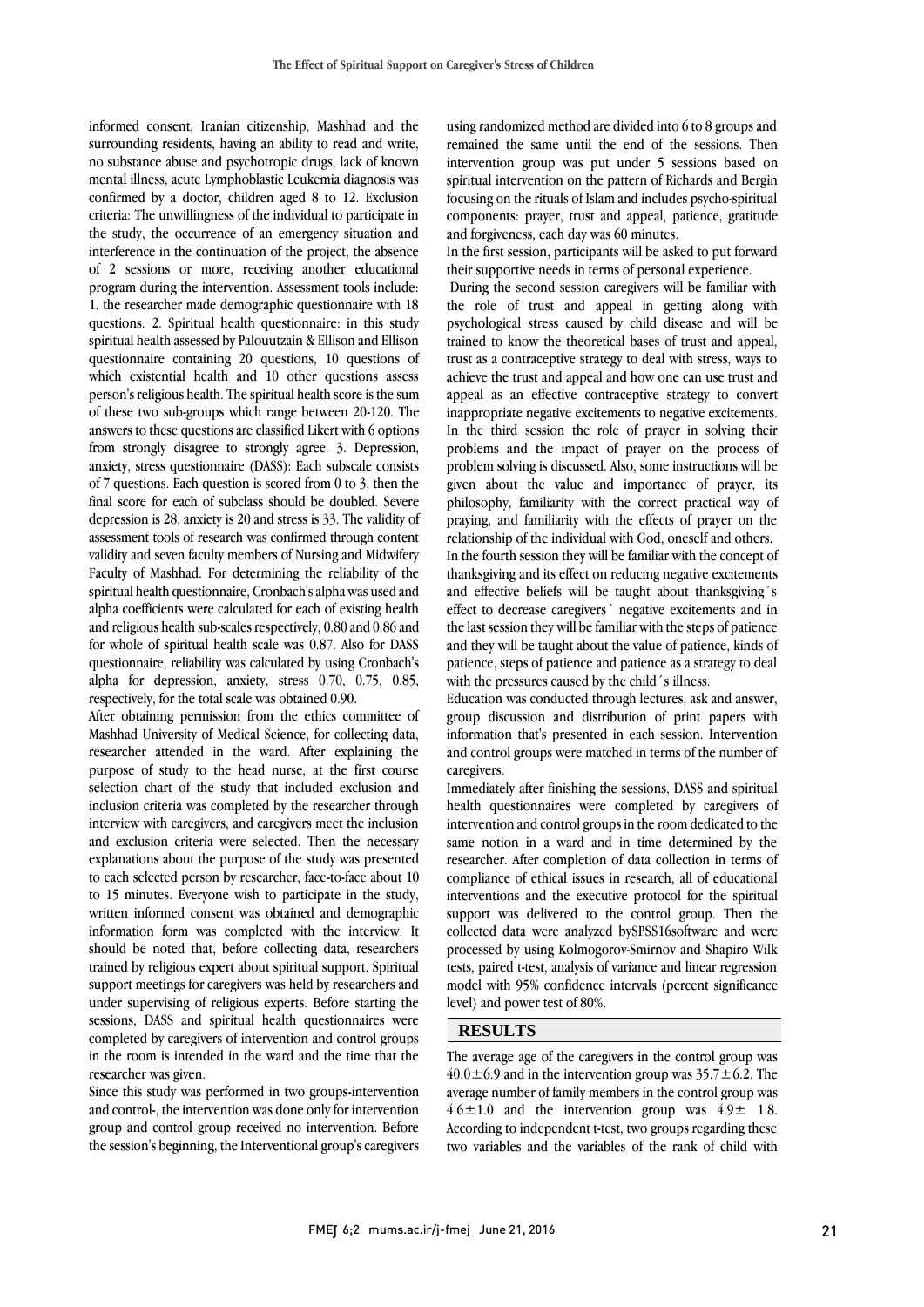leukemia, height, age and body mass index were similar and the difference were not significant. The results of linear regression model to examine the effect of confounding variables on the difference of stress scores before and after interventions that just the effect of group on the difference of stress was significant ( $P < 0.001$ ) and the control group shows 8.72 scores of stress more than intervention group (table 1). Also the effect of age of the child on the difference of DASS score was meaningful ( $P = 0.032$ ) so that by increasing the age of children**-** one year**-** the difference of DASS scorebecome as low as 0.95**.** In other words, for children with older age, reducing the effectiveness of the intervention was more on the DASS (table 2); This means that caregivers with older children had suffered from more stress (Stress caused by not studying the lessons, lack of ability to communicate with peers, child abuse in school because of changes in appearance). Intervention reduces their stress score more than caregivers with younger children.

The results of stress tests showed that before the intervention, the difference of stress between two groups was not significant  $(P<0.655)$ . After the intervention, stress in the intervention group was significantly lower than control group  $(P<0.04)$ . Comparing the difference of stress between two groups before and after intervention with analysis of covariance showed the intervention group was significantly lower stress scores than the control group (P<0.001) (table3).

The results of the DASS variable test showed that before the intervention, the difference of DASS between two groups was not significant (P<0.882). After the intervention, DASS score in the intervention group was significantly lower than the control group  $(P<0.032)$ . Comparing the difference of DASS score before and after intervention between two groups showed decreasing DASS in the intervention group was more meaningful (P<0.001) (table4).

## **DISCUSSION**

In the present study, sessions of spiritual support have been able to reduce the stress of caregivers of children with leukemia. Before the intervention, the difference of stress between two groups was not significant. After the intervention, stress in the intervention group was significantly lower than the control group. Comparing the difference of stress between two groups before and after intervention showed the intervention group was significantly lower stress scores than the control group  $(P<0.001)$ .

After doing a lot of searches in domestic and foreign articles, we examine the articles that were closer to the results of the present study.

In the study that PahlevanZade et al had done (1388) to investigate the effect of psychological education of family on depression, anxiety and stress of 100 of caregivers (older than 15 years old) of psychiatric patients hospitalized in Noor hospital in Isfahan, training reduced depression, anxiety and stress of these people and was semantically close to present study(19). Najiesfahani et al. (1391) in a study investigated the relationship between Spiritual Wellbeing and Stress, Anxiety, and Depression in Patients with Breast Cancer, and got the same results (20). Bolhari et al. (2012) had conducted a research with the aim of examining the effectiveness of spiritual care on reduction of stress and depression in women with breast cancer, spiritual intervention reduced

| Table 1. The result of Linear regression to examine the effect of confounding variables on difference of stress scores<br>before and after intervention |                        |                                  |                        |                  |                |
|---------------------------------------------------------------------------------------------------------------------------------------------------------|------------------------|----------------------------------|------------------------|------------------|----------------|
| variable                                                                                                                                                | <b>Test statistics</b> | The standard<br>deviation factor | <b>Standard factor</b> | statistical test | <b>P-value</b> |
| Constant                                                                                                                                                | $-2.15$                |                                  | 5.62                   | $-0.38$          | 0.704          |
| Group(control ratio intervention                                                                                                                        | 8.72                   |                                  | 0.60<br>1.67           | 5.23             | < 0.001        |
| Gender of child(boy ratio girl)                                                                                                                         | 1.79                   | 1.58                             | 0.12                   | 1.13             | 0.263          |
| Age of child                                                                                                                                            | $-0.66$                | 0.49                             | $-0.15$                | $-1.35$          | 0.164          |
| Age of caregiver                                                                                                                                        | $-0.04$                | 0.13                             | $-0.04$                | $-0.34$          | 0.738          |
| Linear regression: $P < 0.001$ $\cdot 8.95 = F$<br>Adjusted coefficient of determination :0.35                                                          |                        |                                  |                        |                  |                |

| Table 2. The result of Linear regression to examine the effect of confounding variables on difference of DASS scores |  |  |
|----------------------------------------------------------------------------------------------------------------------|--|--|
| before and after intervention                                                                                        |  |  |

| variable                                                                                      | <b>Test statistics</b> | The standard<br>deviation factor | <b>Standard factor</b> | statistical test | <b>P-value</b> |
|-----------------------------------------------------------------------------------------------|------------------------|----------------------------------|------------------------|------------------|----------------|
| Constant                                                                                      | $-7.19$                | 4.95                             |                        | $-1.45$          | 0.152          |
| Group(control ratio intervention                                                              | 9.77                   | 1.47                             | 0.65                   | 6.65             | < 0.001        |
| Gender of child(boy ratio girl)                                                               | 2.49                   | 1.39                             | 0.16                   | 1.79             | 0.079          |
| Age of child                                                                                  | $-0.95$                | 0.43                             | $-0.21$                | $-2.20$          | 0.032          |
| Age of caregiver                                                                              | 0.11                   | 0.11                             | 0.10                   | 1.01             | 0.319          |
| Linear regression: $P < 0.001 \cdot 17.12 = F$<br>Adjusted coefficient of determination :0.52 |                        |                                  |                        |                  |                |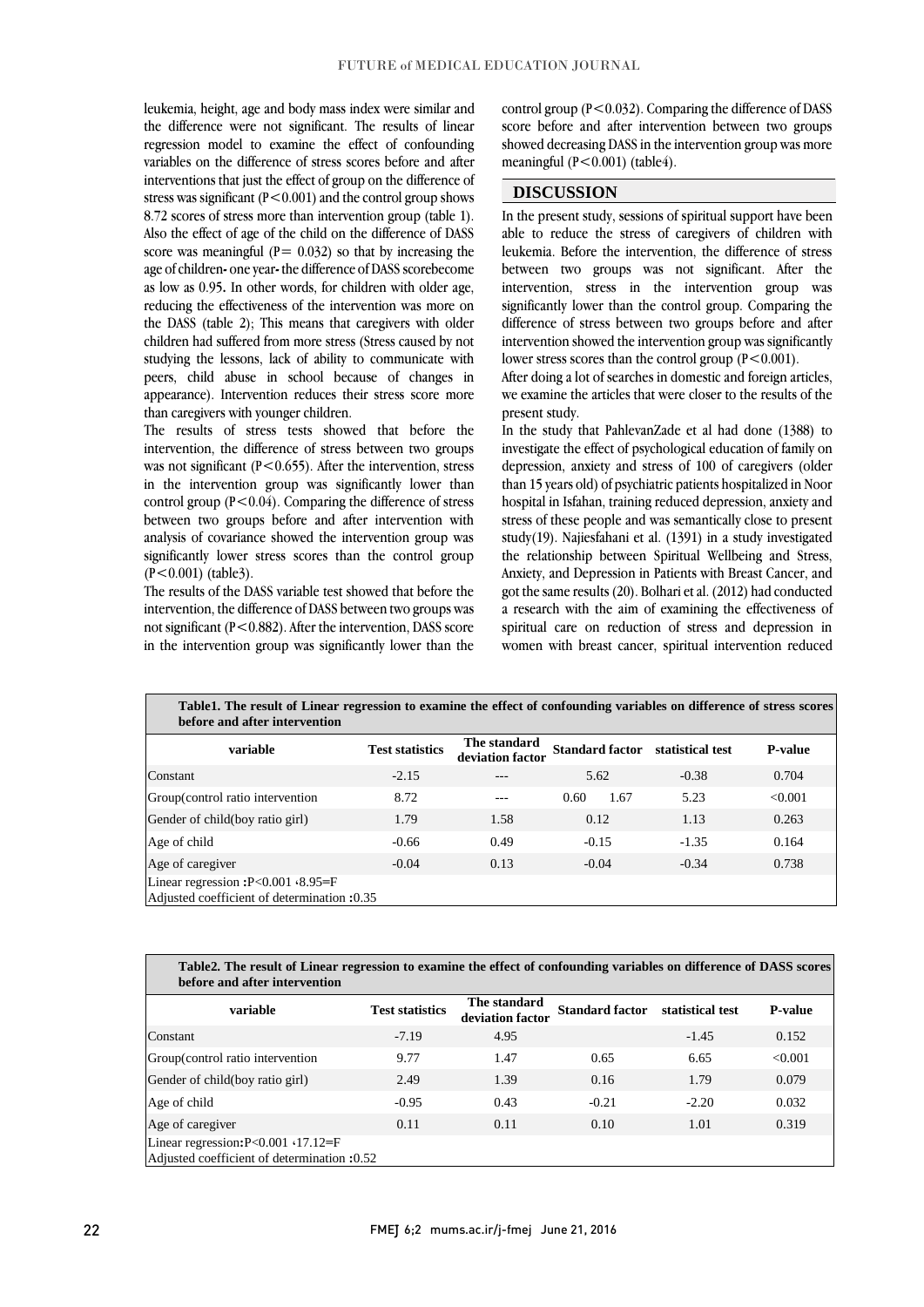| Table 3. Comparing the difference of stress between two groups before and after test                                                               |                            |                                |                               |  |
|----------------------------------------------------------------------------------------------------------------------------------------------------|----------------------------|--------------------------------|-------------------------------|--|
| variable                                                                                                                                           | <b>Intervention</b>        | Control                        |                               |  |
|                                                                                                                                                    | Standard deviationmean±    | Standard deviationmean±        | Test between $groups^{(1)}$   |  |
| Stress before intervention                                                                                                                         | $54.3 \pm 30.0$            | $58.3 \pm 24.9$                | $F(1.58) = 0.20$<br>$P=0.655$ |  |
| Stress after intervention                                                                                                                          | $45.1 \pm 25.5$            | $57.8 \pm 23.1$                | $F(1.58) = 3.87$<br>$P=0.04$  |  |
| the difference of stress before and after<br>intervention                                                                                          | $-9.2+7.6$                 | $-0.5 \pm 3.6$                 | $F(1.58) = 32.92$<br>P<0.001  |  |
| within group test $^{(2)}$                                                                                                                         | t $(29) = 6.64$<br>P<0.001 | t $(29) = 0.72$<br>$P = 0.476$ |                               |  |
| <sup>(1)</sup> Analysis of variance to compare before and after and control of age of caregiver<br>$(2)$ Paired t-test to compare before and after |                            |                                |                               |  |

**Table 4. Comparing and testing DASS in caregivers studied before and after the test in two groups of intervention and control**

| variable                                                                                                                                     | <b>Intervention</b>        | Control                         | Test between $\mathbf{groups}^{(1)}$ |  |  |
|----------------------------------------------------------------------------------------------------------------------------------------------|----------------------------|---------------------------------|--------------------------------------|--|--|
|                                                                                                                                              | Standard deviation±mean    | Standard deviationmean±         |                                      |  |  |
| DASS before intervention                                                                                                                     | $43.3 + 23.9$              | $44.3 + 21.0$                   | $F(1.58) = 0.02$<br>$P=0.882$        |  |  |
| DASS after intervention                                                                                                                      |                            | $32.1 \pm 17.4$ 43.6 $\pm$ 19.9 | $F(1.58) = 4.81$<br>$P=0.032$        |  |  |
| the difference of stress before and after<br>intervention                                                                                    | $-11.3+7.4$ $-0.7+2.1$     |                                 | $F(1.58) = 48.24$<br>P<0.001         |  |  |
| within group test $^{(2)}$                                                                                                                   | t $(29) = 8.38$<br>P<0.001 | t $(29) = 1.92$<br>$P = 0.065$  |                                      |  |  |
| $^{(1)}$ Analysis of variance to compare before and after and control of age of caregiver<br>$(2)$ Paired t-test to compare before and after |                            |                                 |                                      |  |  |

stress, tension and depression in the people, which is close to the present study (21).The results of these three studies were consistent with the present study, the reason can be the effect of intervention on depression, anxiety and stress of these people in stressful situations. These studies are somehow the same as the present study in the type of intervention. In this regard Sanaei et al. (2011) believe that spiritual and religious content have numerous consequences cause positive attitude towards oneself, environment and future; as a result, people did not consider themselves vulnerable and feel comfortable in the environment (22). Also spirituality, by targeting individual beliefs help to evaluate negative events in a better manner and have a stronger sense of control of existing conditions (23). Also the sense of control strengthens people in coping with living conditions and after that promoting the mental health and stress reduction (24). Moreover, Fallah et al. (2011) did a study to evaluate the effect of spiritual intervention on the mental health of 60 women with breast cancer, its result shows that spiritual intervention can reduce tension and anxiety in people and increase their public health (25). This study can be consistent with the present study in terms of similarity in the instruction of spiritual self-caring program and the sameness of the culture of two societies which has caused spiritual care to be presented as an effective defense mechanism and as a bumper so as to promote dominance in them.

It seems that religious and spiritual obligations protect the individual against stress caused by life's uncontrollable incidents such as death and severe diseases that can produce anxiety, nervousness and depression (26).

Having studied the other papers extensively, in addition to the consistent results, some studies were obtained whose results were different from the results in the present study. Tuck (2012) in a study named examining spiritual interferences reached different results about interference and spiritual care which demonstrate this interference causes augmentation of the improvement in life quality and decrease of the response to the stress, tension and depression. But in general, the results obtained from his study show limited effects of the spiritual care and its interferences on the people (27). Likewise, the results of Hart et al. (2012) on 1362 patients suffering from cancer demonstrate limited effects of the spiritual interferences on the symptoms and warning of the cancer in the people suffering from it (28) and the incongruity of the results of this study with the present study can be caused by the inconsistence of the circumstances of the participants of the mentioned study- individuals suffering from various types of cancer participating in Hart study versus caregivers of the children aged 8-12 suffering from acute leukemia lymphoblastic in the present study- can be different society being examined so that the individuals in both of the studies were culturally and socially different. Also in the study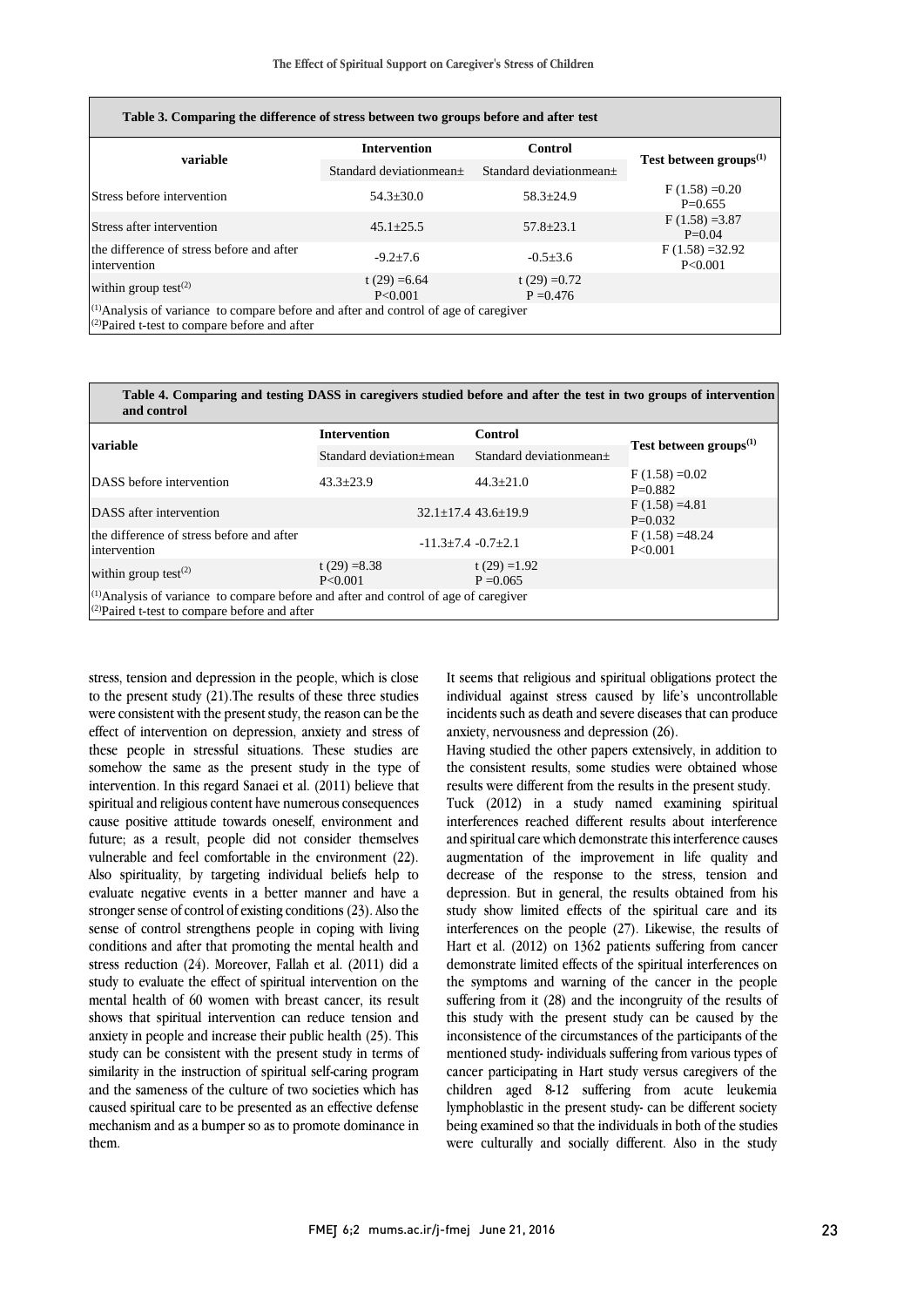carried out by Qahari et al. (2012) which examined the effect of spiritual interference on 45 women suffering from cancer, this interference did not have any meaningful effect on the tension, anxiety and depression of the these people and did not have any consistence with the results of the present study (29). The reason of this difference may be related to the limited size of the sample or difference in the people's disease, background problems, not having any emotional supporter or difference in the society being examined. The number of educational sessions in the mentioned study is more than the present study; furthermore, these studied did not employ similar means.

In this study, there were limitations including caregivers' spiritual beliefs and these beliefs were different in every caregiver and out of the researcher's control so that they could be effective factors on the stress of the caregivers of the children suffering from leukemia.

In spite of the fact that caregivers did not have behavioralcognitive disruptions, some of the caregivers did not have high focus while others were able to focus their attention on their child and themselves, something that can affect the results of the study. Consequently, in order to remove this problem, it was better if the caregiver could be instructed in an appropriate time in a day having good conditions for listening and receiving the information. Likewise the existence of caregivers with stronger beliefs in two groups of control and interference was monitored.

Therefore, it can be concluded that spiritual support sessions had been able to reduce the stress of caregivers of children with leukemia. Regarding to this point that spiritual support can reduce the stress of diagnosis or long period of treatment for caregivers of children with leukemia and the results showed that the intervention group had significantly less stress than the control group, so it is recommended that such interventions be done for caregivers of children with leukemia due to the low cost, safety and effectiveness.

### **ACKNOWLEDGMENT**

This paper was the result of a master thesis of nursing, baby and infant field ratified by investigation assistance in Mashhad Medical University having the code number 941111. We appreciate sincere cooperation of the Vice Chancellor of research of Mashhad University of Medical Sciences, respected professors of nursing and midwifery faculty, management of doctor Sheikh Hospital and all staff in oncology ward.

#### **Conflict of Interest:** None

#### **REFERENCES**

1. Taghizadeh Kermani A, Hosseini S, Salek R, Pourali L. Improving Knowledge and Attitude of Nurses Working in Chemotherapy Wards through a Short<br>Educational Course: A Successful Educational Experience in Mashhad. FMEJ.5;4.2015. 2. Hashemizadeh H. Jafarzadeh A. Broumand H. Risk Factors and the Most

Common Initial Symptoms of Acute Lymphoblastic Leukemia in Children. Iran Journal of Nursing. 2011; 24(72): 67-77.

3. 3.Sajjadi H, Roshanfekr P, Asangari B, Zeinali Maraghe M,Gharai N, Torabi F.Quality of life and satisfaction with services in caregivers of children with cancer. IJN. 2011; 72(24): 8-17.

4. Sargolzaie N, Khalili M, Jahantigh M, Kiani F, Naderi A. Effect of Integrated Management of Childhood Illness Training on Medical Student's Knowledge and Clinical Skills. FMEJ. 2015.

5. Meraviglia MG. Critical analysis of spirituality and its empirical indicators. Prayer and meaning in life. J Holist Nurs. 1999 Mar; 17(1): 18-33.

6. Cotton S, Larkin E, Hoopes A, Cromer BA, Rosenthal SL. The impact of adolescent spirituality on depressive symptoms and health risk behaviors. Journal of Adolescent Health 2005; 36: 529.e7-529.e14.

Pierce, L., Stiener, V., Havens, H. &Tormohlen, K. (2008). Spirituality Expressed by Caregivers of Strorie Survivors. West J nurs Res.; 30 (5): 606-619. 8. Lyon, B &Ebright, P.R..The role of religious/ spirituality in cancer patients and their caregivers. 2004. www.the free library.com.<br>9 Penma

9. Penman J, Oliver M, Harrington A. Spirituality and spiritual engagement as perceived by palliative care clients and caregivers. Australian journal of advanced nursing, 2009: 26(40): 29-35.

10. Vellone E, Rega ML, Galletti C, Cohen MZ. Hope and related variables in Italian cancer patients.Cancer Nurs. 2006 Sep-Oct; 29(5): 356-66.16.

11. Boyd MA. Psychiatric Nursing<br>Contemporary Practice. 2nd ed. Contemporary Philadelphia: Lippincott Williams & Wilkins; 2001.

12. Beery TA, Baas LS, Fowler C, Allen G. Spirituality in persons with heart failure. J Holist Nurs 2002; 20(1): 5-25.

13. Teymouri F. Alhani F. Kazemnejad A. The effect of family-centered empowerment model on the Quality of life of school-age asthma children. 1390; 6 (20).

14. Curley A.M, Moloney-Harmon A.P. Critical Care Nursing of Infant and Children. Pennsylvania: W.B. Saunders. 2001.

15. Greasey G, Ottlinger K, Devico K, Murray T, Harvey A, Hesson-McInnis M. Children's affective responses, cognitive appraisal, and coping strategies in response to negative affect of parents and peers. Journal of Exprimental child Psychology. 1997; 39-59.

16. McClain-Jacobson C, Rosenfeld B, Kosinski A, Pessin H, Cimino JE, Breitbart W. Belief in an afterlife, spiritual well-being and end-of-life despair in patients with advanced cancer. Gen Hosp Psychiatry 2004; 26(6): 484-6

17. Gulbeyaz, Can., Akin, S., Aydiner.A., Ozdilli, K., Oskay, U &Durna, Z. A psychometric vaidatin study of the quality of life and Famcare scales in Turkish cancer family caregivers. Qual life Res. 2011. 10: 512-520 [20(8): 1319-29].

18. GHeisar SH, Vaziri SH, Mousavi M, Hashemie M, Kashani F. The effect of Spirithality on quality of life of mothers of children with cancers. 2012.

19. Navidian A, Pahlevan Zade S, Yazdani M. The effect of family psychoeducation on depression, anxiety and stress of caregivers of psychological patients. Journal of Kermanshah Medical School 1389: 14(3).

20. Naji Esfahani H, Musarezaie A, Momeni Ghaleghasemi T, Karimian J, Ebrahimi A. The Relationship between Spiritual Wellbeing and Stress, Anxiety, and Depression in Patients with Breast Cancer. Journal of Isfahan Medical School. 2012; 30(195).

21. Bolahri G, Nazari GH, Zamaniyan S. Effective therapeutic spirituality to reduce the amount of intellectual depression, anxiety and stress in women with breast cancer. Sociol Women 2012;3(1):85-116.

22. Sanaei B, Nasiri H. [The effect of cognitive-spritual group therapy in reducing depression and anxiety in patients with mood disorders in Isfahan Noor Medical